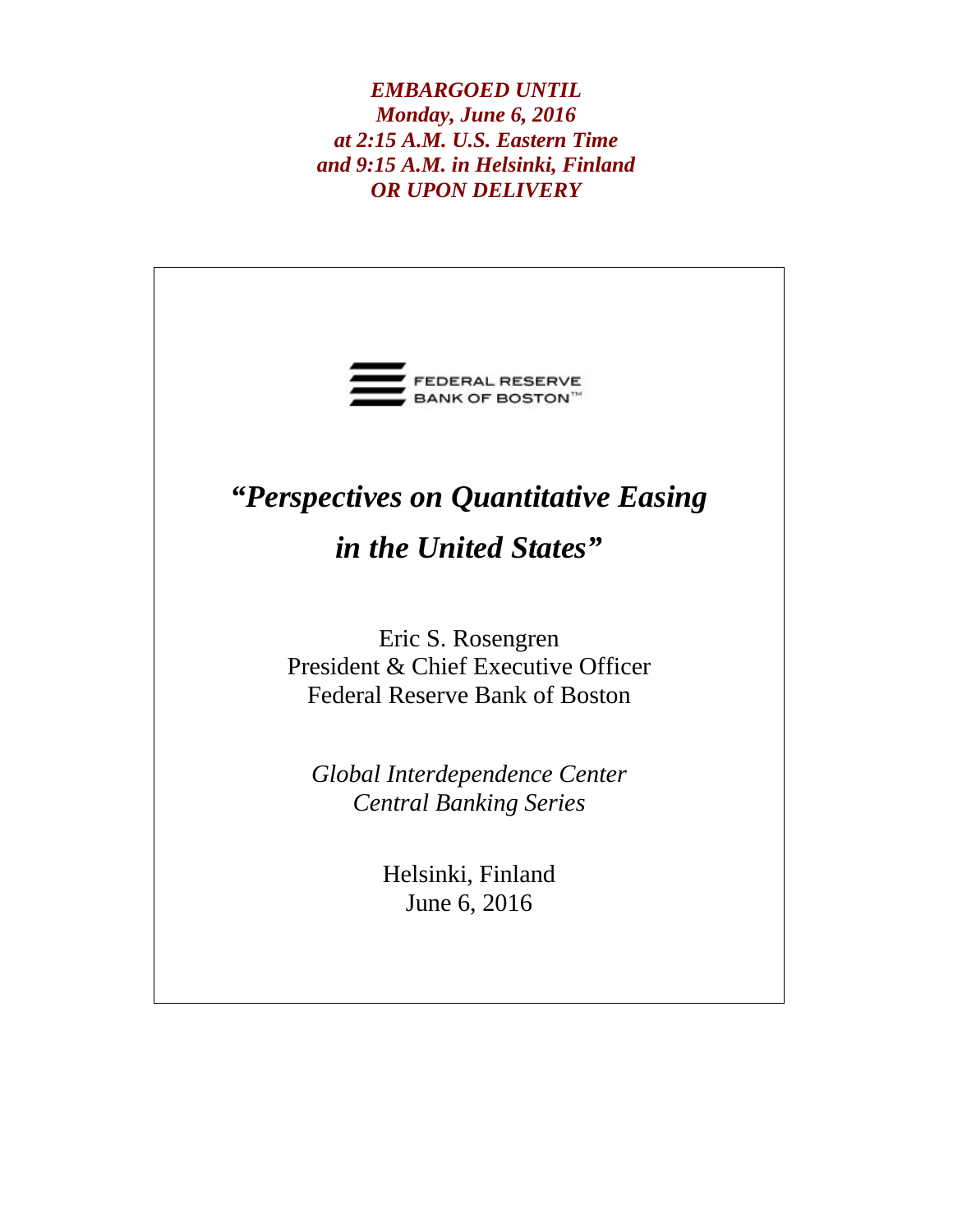

# *"Perspectives on Quantitative Easing in the United States"*

Eric S. Rosengren President & Chief Executive Officer Federal Reserve Bank of Boston

*Global Interdependence Center Central Banking Series* 

> Helsinki, Finland June 6, 2016

Good morning. I would like to thank our hosts, the Bank of Finland and the Global Interdependence Center, for inviting me to speak as part of this forum.

In addition to discussing the main topic of the panel, the experience in the United States and Europe with quantitative easing, I will provide a few comments on the current outlook for the U.S. economy. The U.S. experience is an important part of the discussion, as we are in the process of gradually normalizing interest rates, and a key consideration with quantitative easing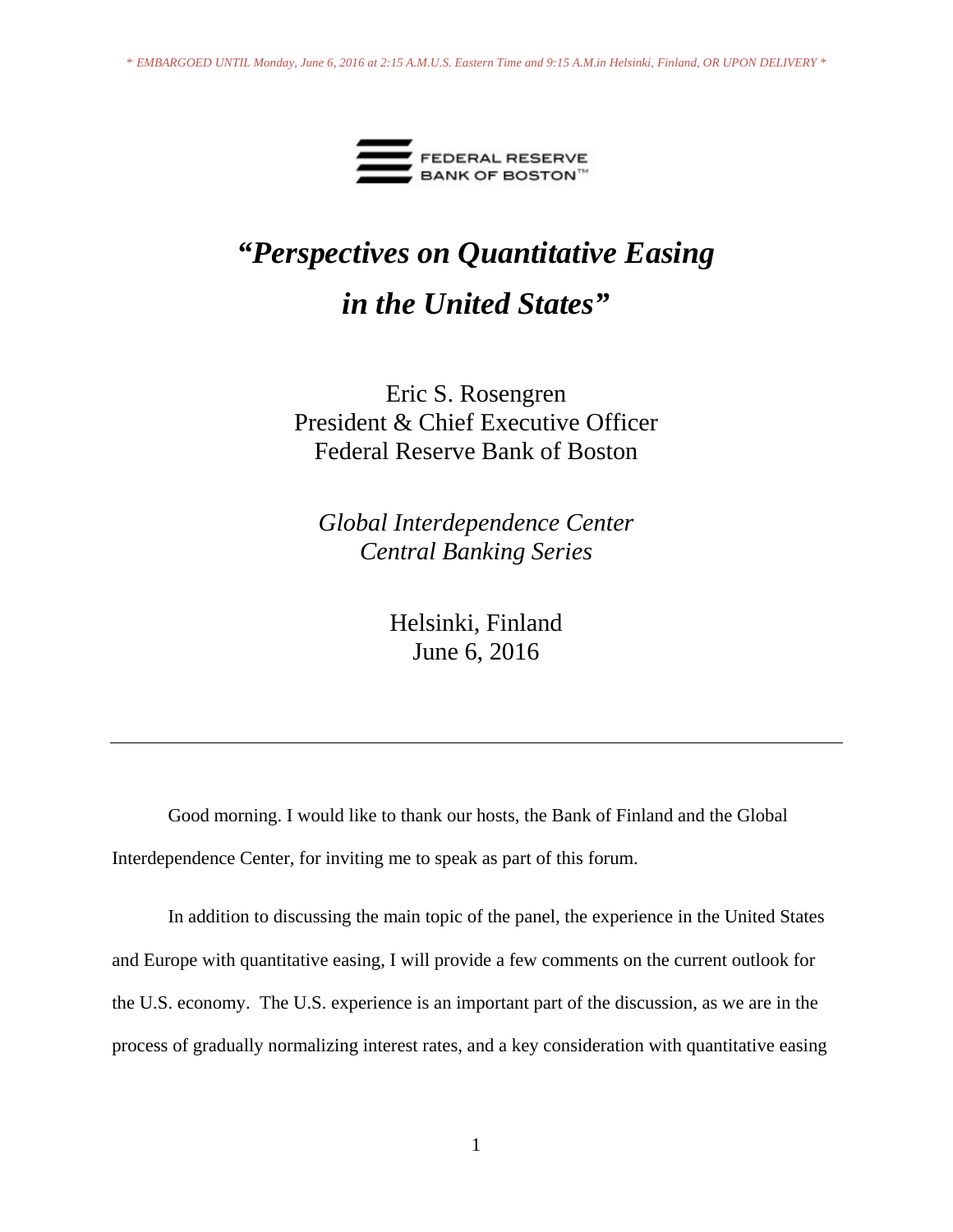and nontraditional monetary policy tools more generally is the strategy for exiting when that becomes appropriate.

At the outset, let me note as I always do that the views I express today are my own, not necessarily those of my colleagues at the Federal Reserve's Board of Governors or on the Federal Open Market Committee (the FOMC).

In the United States, the central bank has taken the first step toward more normalized monetary conditions with the 25 basis point increase in the target range for the federal funds rate in December. It is my expectation that economic conditions will continue to gradually improve, which in turn would justify further actions to normalize policy, continuing a gradual return to a more normal interest rate environment.

Lately the economic data have been choppy. In the first quarter, employment growth was strong but spending data showed weakness. To date in the second quarter, we have had a reversal of that pattern, with economic data consistent with a pick-up in growth, but weaker employment growth. However, I still expect sufficient economic growth to justify a gradual removal of accommodation.

I would note that the move toward policy normalization has been much slower than in previous U.S. recoveries, because of economic conditions characterized by a very gradual return to full employment and to the Federal Reserve's 2 percent inflation target. I expect the normalization process will continue to be gradual, compared with previous episodes of U.S. interest rate tightening.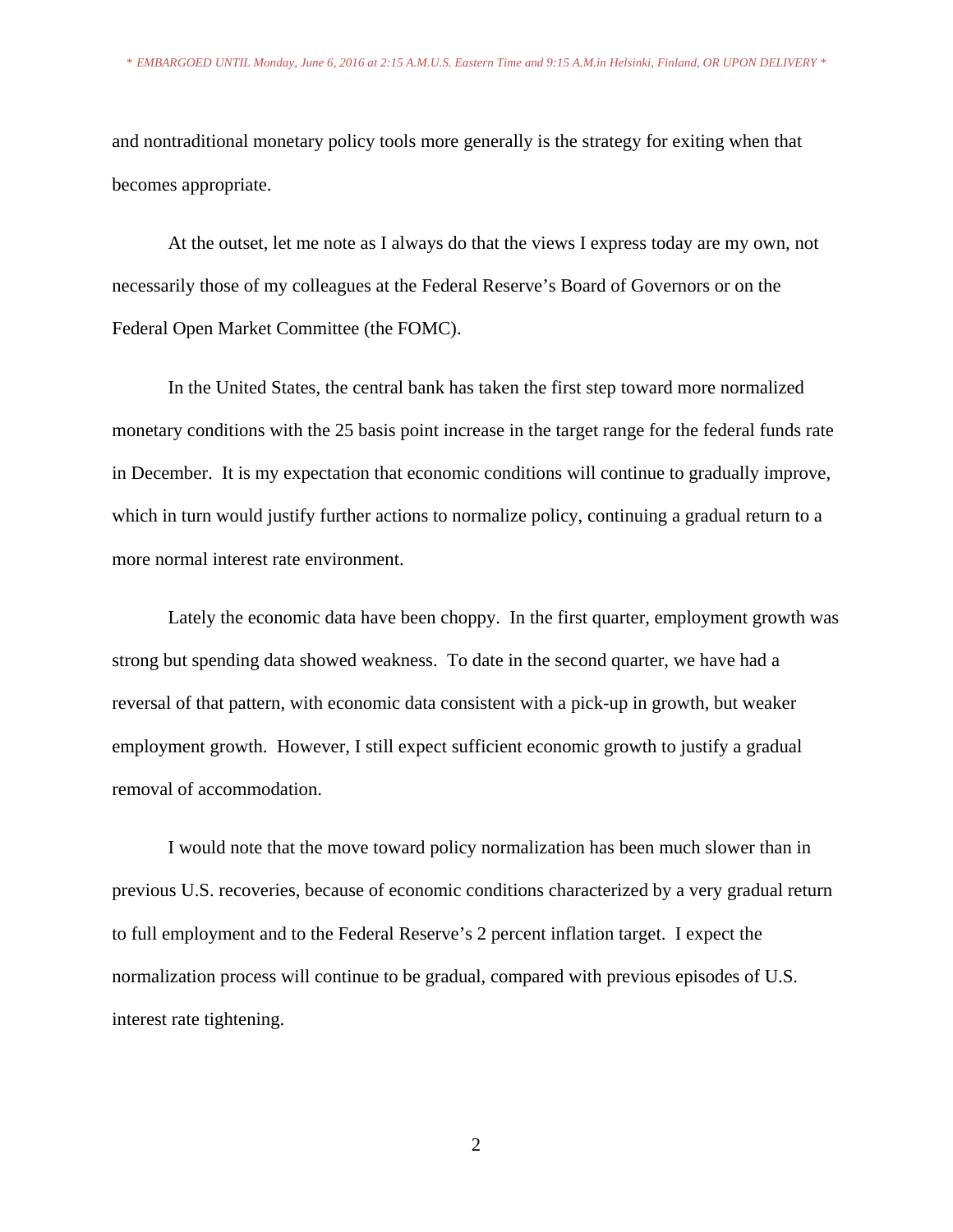The most comprehensive and complete evaluation of monetary policy tools can take place only after a return to more normal economic conditions and monetary policy. Still, with that caveat, my overall assessment of quantitative easing is that it was quite successfully utilized in the United States. One reason the U.S. is now relatively close to achieving both aspects of the Federal Reserve's dual mandate from Congress – full employment and price stability (which the Federal Reserve targets at 2 percent inflation) – is the early and forceful use of quantitative easing in the aftermath of the financial crisis. Real rates that are relevant to households and firms have been quite low, in part as a result of the accommodative monetary policy. This has stimulated the U.S. economy despite forceful headwinds stemming from the financial crisis and from economic struggles confronting our trading partners.

 With regard to the use of negative interest rates, I would say the experience in Japan and parts of Europe seems mixed. It will take some time before one can fully assess the overall impact on the Japanese and European economies. But my assessment so far of the effectiveness of the transmission mechanism of negative-rate policy, and of behavioral responses to negative interest rates, make this a tool to use only after other nontraditional monetary policy tools – the "more-conventional unconventional" tools – have been exhausted.

#### **A Few Comments on the U.S. Economic Outlook**

 The minutes of the April FOMC meeting indicated the conditions that would make it appropriate to further raise interest rates include a rebound in spending (that is, growth from the first quarter level), continued strengthening of labor markets, and additional progress toward reaching the Federal Reserve's 2 percent inflation target.<sup>1</sup>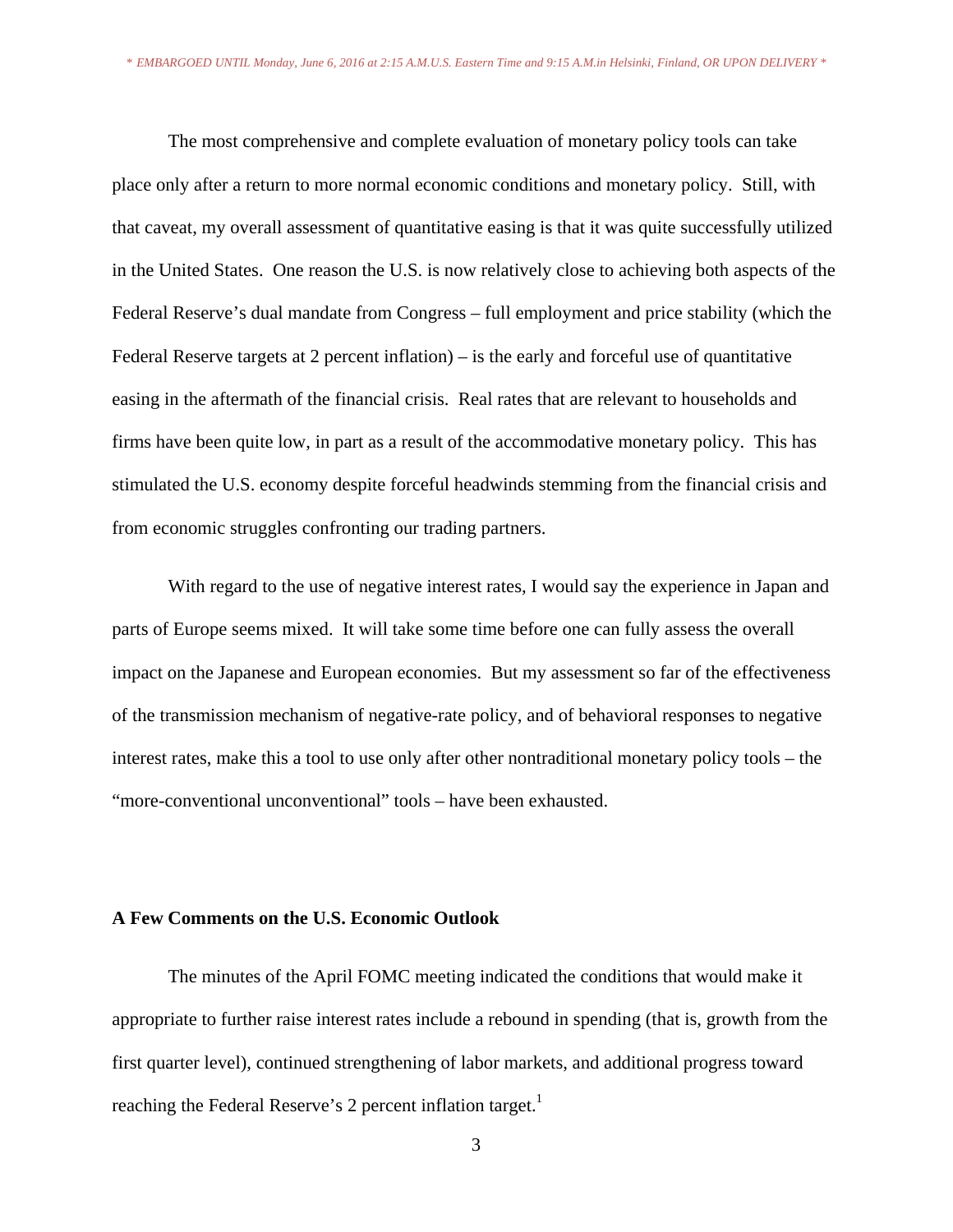**Figure 1** provides the forecasts for second quarter real GDP from two groups of private sector forecasters, as well as the Federal Reserve Bank of Atlanta's GDPNow "Nowcast."<sup>2</sup> All three indicate an expectation that real GDP growth will pick up in the second quarter of this year. The Federal Reserve Bank of Boston's forecast similarly expects growth in the second quarter to be somewhat above 2 percent.

 One reason for the widespread optimism that the second quarter will include something of a "snap back" from the weak growth of the first quarter is the strong retail sales report for April, as shown in **Figure 2.** The April increase was large, relative to sales over the past year and was fairly widely distributed across retail categories. Because consumption is approximately two-thirds of U.S. GDP, strong consumption provides a significant boost to the overall economy.

 In terms of labor markets, the employment situation report for May was disappointing. Nonfarm payroll employment grew by only 38,000 jobs; however, we should note that this number was held down by about 35,000 jobs as a result of a significant strike which has since ended.<sup>3</sup> In addition, the previous two months of payroll employment were revised down by 59,000 jobs. The unemployment rate fell to 4.7 percent, in part due to a 0.2 percentage point decline in the civilian labor force participation rate.

Given that the labor market contrasts with the pattern in the first quarter, and the pick-up in spending observed so far from other data, it will be important to see whether the weakness in this report is an anomaly or reflects a broader slowing in labor markets.

Despite the weakness in the recent employment report, at 4.7 percent unemployment we are now at my estimate of full employment. On **Figure 3**, the shaded band shows the central tendency<sup>4</sup> of the forecasts of the longer-run unemployment rate that Federal Reserve presidents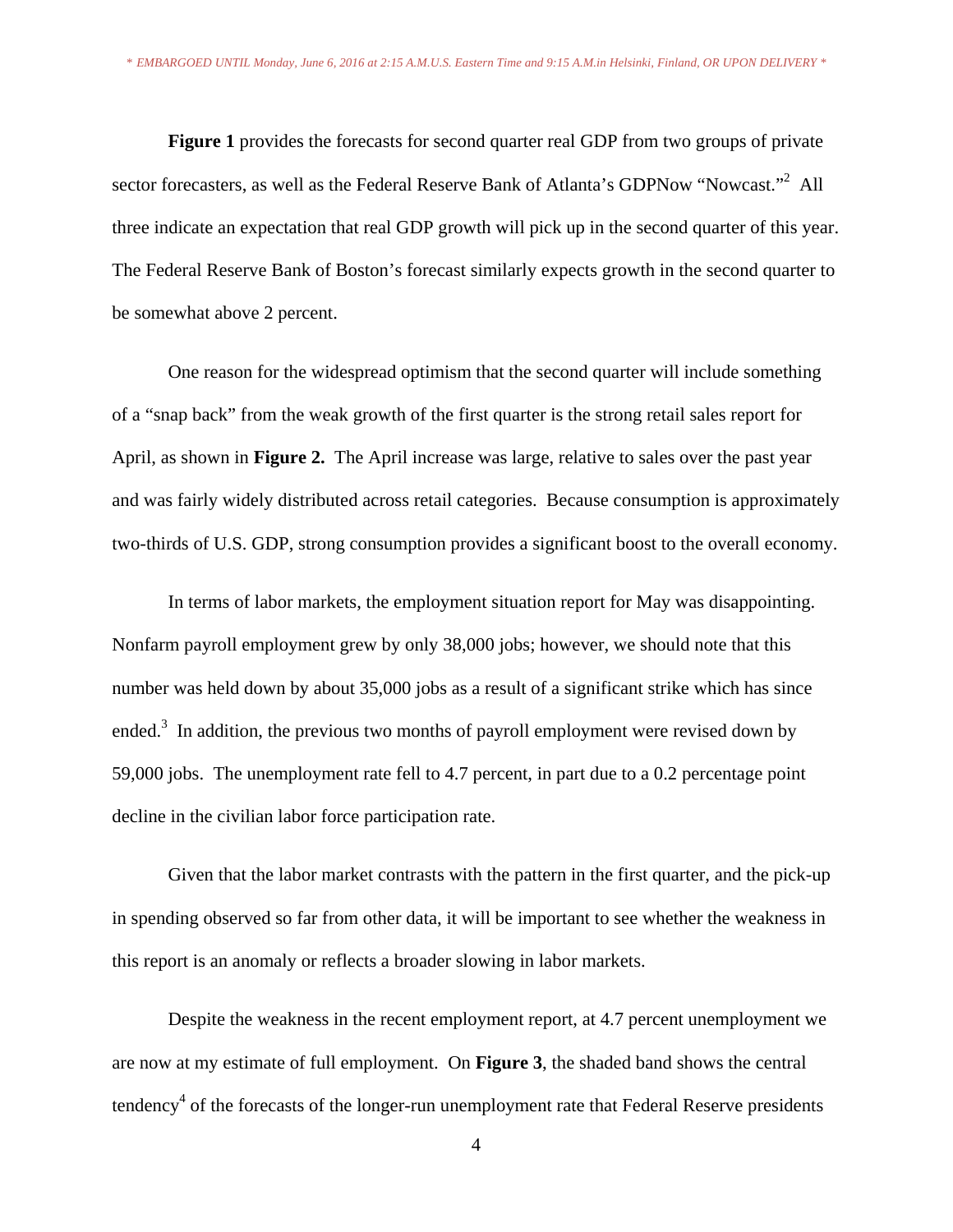and governors submitted in the March Summary of Economic Projections (the SEP). Note that 4.7 percent is at the bottom of the central tendency and is also the median unemployment projection for year-end 2016 by Federal Reserve's policymakers.

In terms of inflation, the rise in energy prices and the depreciation of the dollar relative to January highs reverses some of the factors that had been contributing to low inflation readings in the U.S. The core inflation rate, shown in **Figure 4**, has been 1.6 percent over the past year, somewhat higher than in 2015. So, while it is only gradual progress, we are seeing some evidence of inflation moving toward the 2 percent inflation target.

 The normalization process has been very gradual – appropriately so, given the very gradual return to full employment and to the Federal Reserve's 2 percent inflation target – but this also means that a truly comprehensive evaluation of quantitative easing in the United States will not be possible for some time. Still, evidence to date allows me to share my current assessment of the quantitative easing experience in the United States.

# **Quantitative Easing in the United States**

 I was a strong supporter of pursuing quantitative easing in the United States during the aftermath of the financial crisis and in light of the very slow recovery. My reasoning was quite straightforward. With short-term interest rates at the zero lower bound, an unemployment rate well above the level associated with full employment, and inflation too low – well below the Federal Reserve's target of 2 percent – I was convinced the U.S. economy needed more stimulus. Ideally, perhaps, more of that stimulus would have been generated by fiscal policy, but when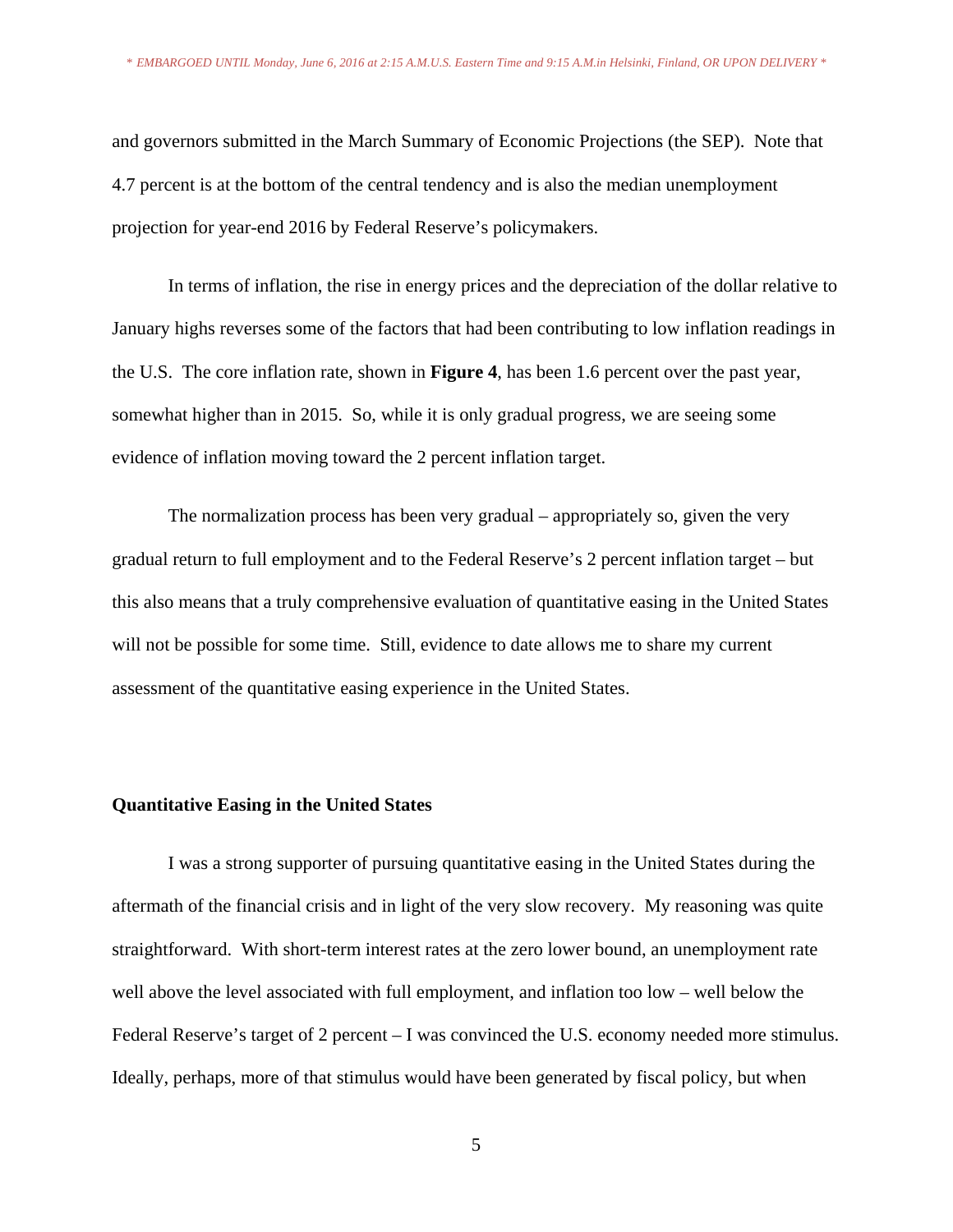fiscal stimulus was not forthcoming, monetary policymakers needed to act strongly to ensure attainment of our dual mandate goals.

 I would note that the U.S. central bank used other tools in addition to quantitative easing – most notably, forward guidance that highlighted our plan to remain accommodative for some time; and earlier on, liquidity facilities designed to address some of the stresses experienced in financial markets during and after the financial crisis.

However, I view quantitative easing as one of our most important monetary policy tools in this cycle. In the wake of the financial crisis, the recovery to normal levels of activity was painfully slow. Lower long-term rates and higher asset prices generally would help to spur activity, but with the federal funds rate at its effective lower bound, monetary policy makers needed another tool to affect long rates and other asset prices. Purchasing longer-term securities pushes down the interest rates paid by households and firms,<sup>5</sup> increasing aggregate demand in the economy. I would note that in the United States, the central bank is limited to purchasing Treasury or agency mortgage-backed securities, while many other central banks have far more latitude to purchase assets that may more directly influence the borrowing costs of households and firms.

Numerous studies have examined announcement effects and found that quantitative easing significantly affected rates, although the studies find different impacts depending on the nature and circumstances of the quantitative easing.<sup>6</sup> Today, I will not try to replicate those studies by focusing on event dates, but rather will simply examine whether financial conditions for households and firms were generally easier after the onset of quantitative easing, with less specific focus on the various programs.<sup>7</sup> Note that interest rates were impacted not only by the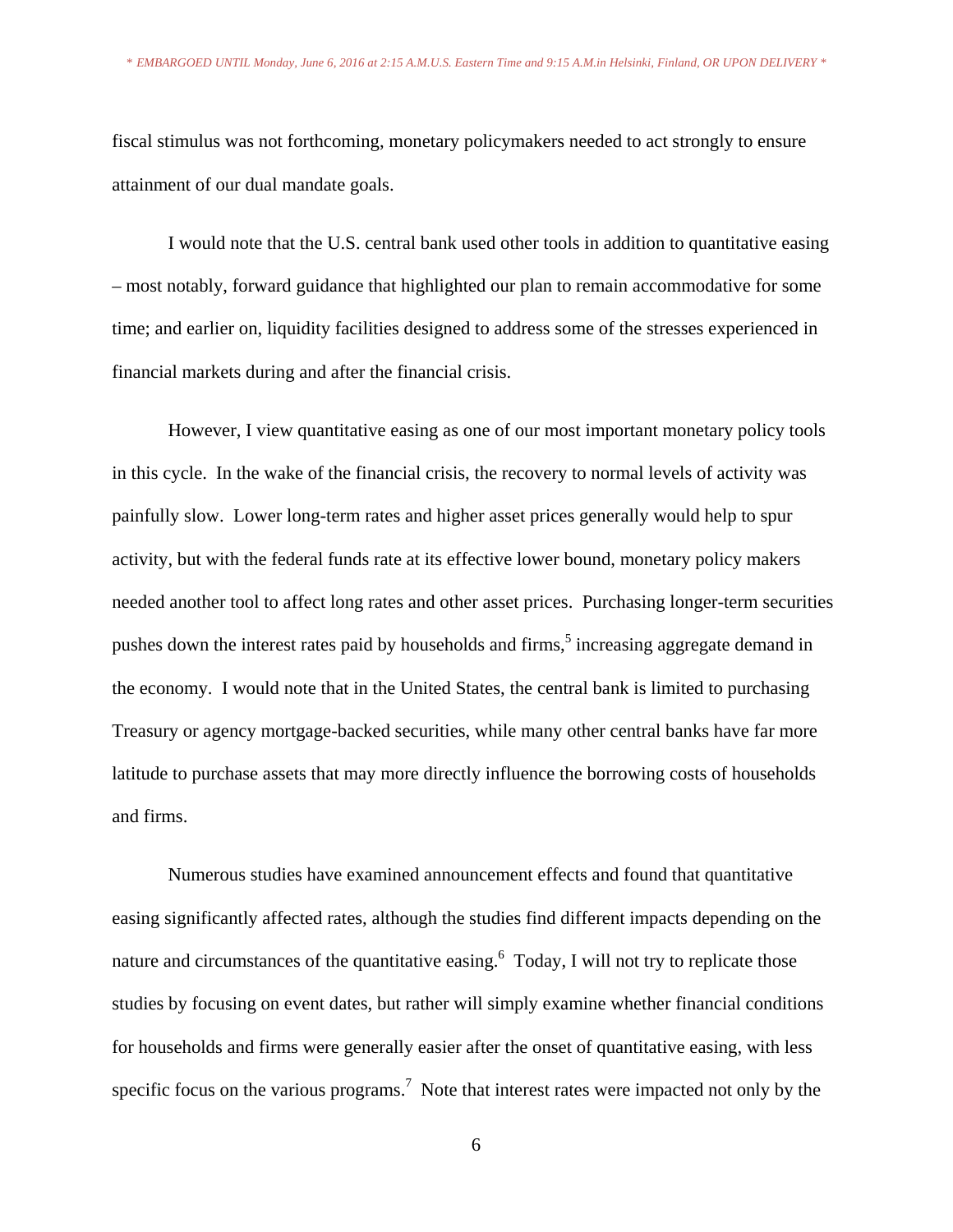quantitative easing in the United States, but also the quantitative easing implemented in Japan and Europe, as well as other factors such as relatively weak global economic conditions.

**Figure 5** shows the real rates on auto loans in the U.S. Prior to quantitative easing, real auto loan rates had generally been above 4 percent, while over the past several years (after quantitative easing) real auto loan rates in the United States have been below 2 percent. More recently, with the increased expectation of rising short-term interest rates in the United States, there has been a very modest upward trend in real auto loan rates. Consumers seem to have responded to the lower real interest rates and more robust economy, as auto sales have been quite strong over the past several years, returning to pre-recession highs.

**Figure 6** shows the real rate on 30-year fixed-rate mortgages. Prior to quantitative easing, real mortgage rates had generally been above 4 percent, and afterward real mortgage rates in the United States have generally been fluctuating between 2 and 3 percent. Over the past several years, residential real estate investment has been trending up, though many borrowers still find it difficult to meet the post-crisis credit standards for home mortgages.

**Figure 7** shows the real rates on corporate bonds. Prior to quantitative easing, real 10 year rates for AAA and AA corporate borrowers generally fluctuated between 3 and 4 percent, while over the past several years, real rates for AAA and AA borrowers have generally varied between 1 and 2 percent.

 In sum, households and firms have seen lower real rates since the first quantitative easing was implemented in the United States. In part because of this monetary stimulus, enacted after the traditional policy rate hit the zero lower bound, the U.S. economy is approaching both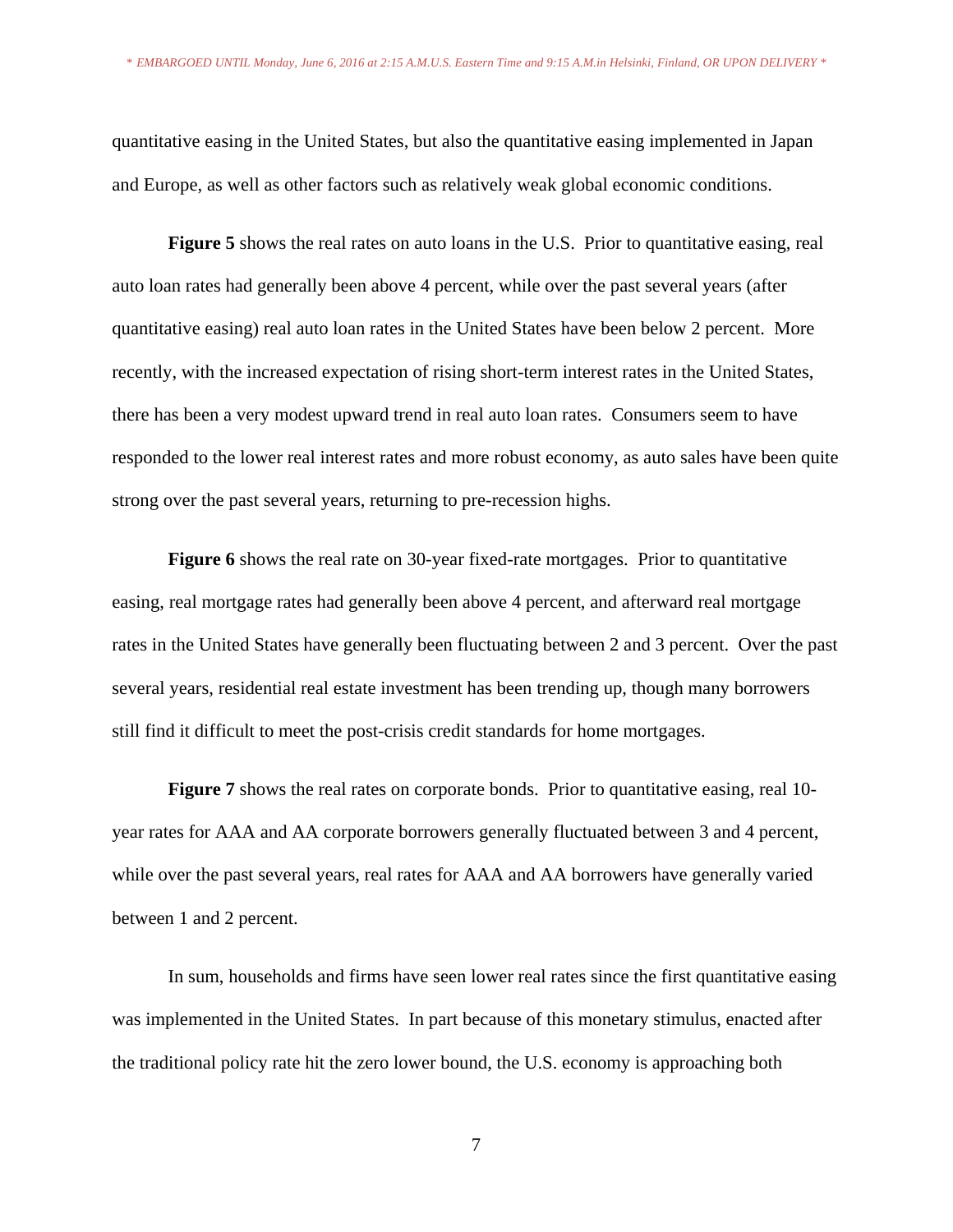elements of the Federal Reserve's dual mandate. This stimulus led, in part, to conditions appropriate for the initial increase in short-term rates in December 2015.

While the full evaluation of quantitative easing in the United States will need to wait until monetary policy has fully normalized, I expect the results will suggest that the tool was useful during the crisis and therefore will be appropriate in the future, should we once again experience a recession where short-term interest rates hit the zero lower bound.

## **A Few Observations on Negative Interest Rates**

 Turning to the issue of negative rates, let me first say that fortunately I do not expect that the United States will need to use negative interest rates given that we are slowly recovering, and on the path to more normalized monetary policy. Also, I will say that for several reasons which I will discuss today, I would only turn to the tool of negative rates as a last resort. While a number of central banks have implemented negative interest rates, I think the Japanese experience is especially informative because the announcement of negative interest rates came as a surprise to many, and the results to date seem so decidedly mixed.

 Unlike quantitative easing, which reduces long-term rates and credit spreads, negative short-term policy rates have their most direct effects on short-term market rates. As is the case with low but positive policy rates, negative policy rates generally make holding short-term securities less attractive and, all things equal, are expected to depreciate the currency. Interestingly, after the announcement of negative interest rates in Japan (see **Figure 8**), the exchange rate *appreciated*. This decreased the costs of imports, lowering their contribution to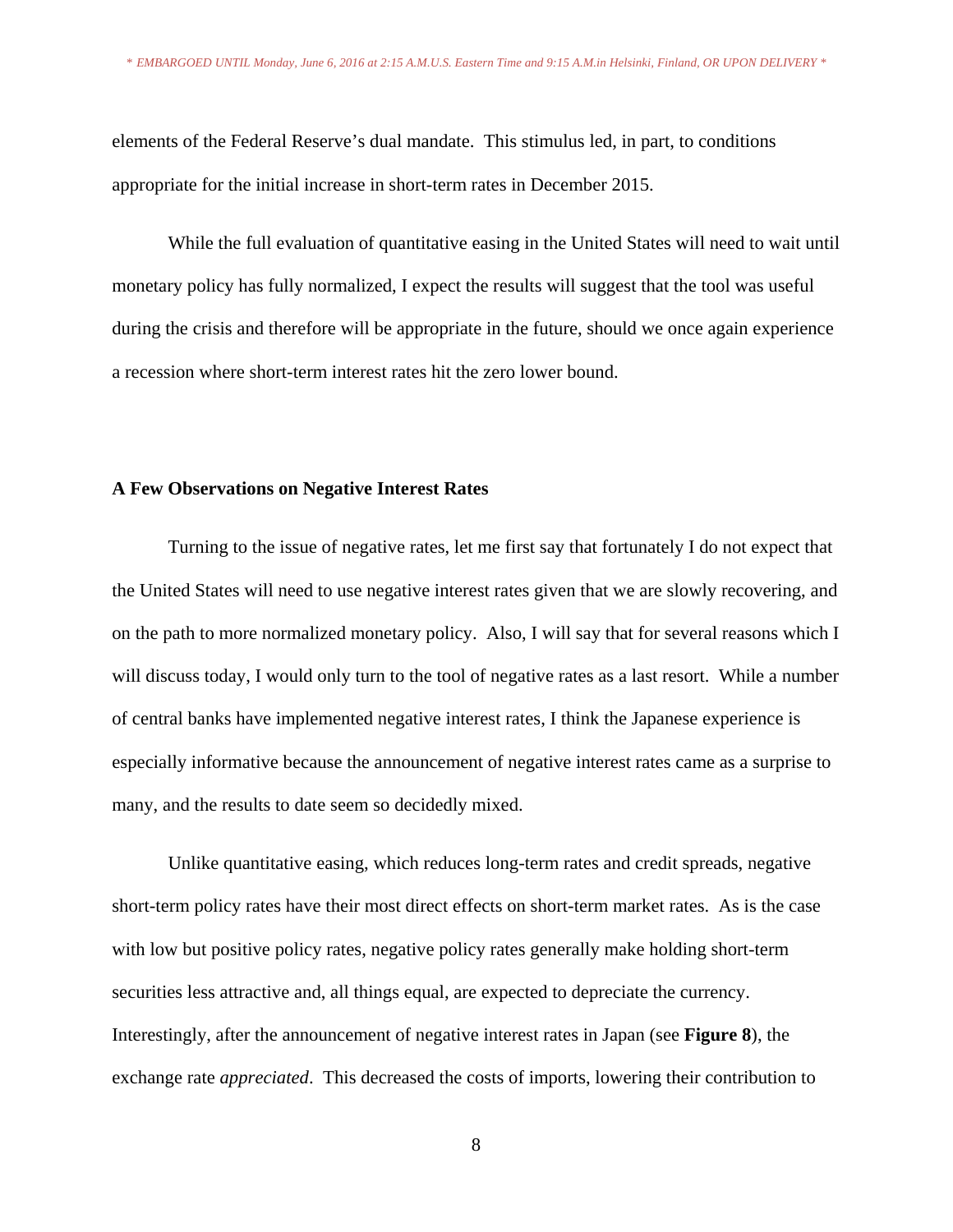overall inflation, and made hitting the inflation target more difficult. The real cost of mortgages is modestly lower following the announcement (shown in **Figure 9**) while the real cost of corporate borrowing (in **Figure 10**) actually ends up rising. So the positive effects expected from the announcement are not clearly reflected in the data.

 Furthermore, the announcement of negative rates in Japan does seem to have had some adverse consequences. The monetary policy transmission mechanism is more effective when banks are healthy and able to pass on lower interest costs on to borrowers. However, as **Figure 11** shows, Japanese bank stocks declined after the announcement of negative interest rates, perhaps reflecting concern, in part, that negative rates will prove challenging for the profit model of Japanese banks.<sup>8</sup>

 An additional concern is that the presence of negative rates could disrupt some short-term credit markets. As an example, the volume of trades in Japan's call market decreased, and concerns have been raised over a lack of market liquidity for short-term maturities (see **Figure 12**).

 At this early stage, the behavior of Japanese consumers and firms in response to negative interest rates is as yet unclear. If households view negative interest rates as a tool of last resort, the behavioral response of households and firms may be dominated by risk-averse behavior, resulting in less consumption and investment. Much more time, experience, and empirical observation across countries will be needed to fully assess the impact of negative interest rates as a monetary policy tool. However, in my view the results to date do not seem particularly promising. I believe that for the United States, negative rates would be a tool to be employed only after most other tools had proved insufficient to stimulate the economy.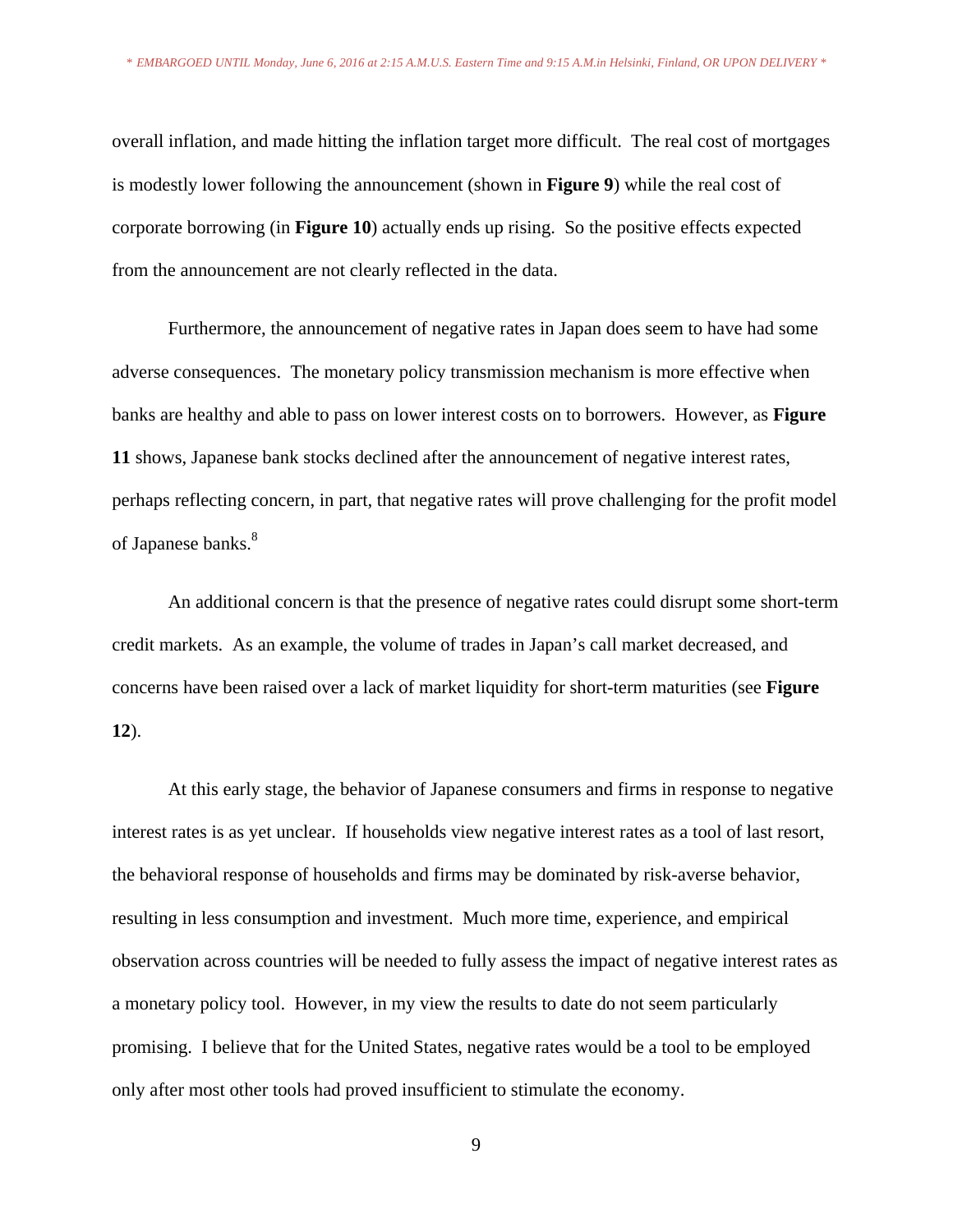## **Concluding Observations**

 Central banks around the world have tried a variety of new tools to address the severe economic problems experienced since the financial crisis. My view is that the positive response of the U.S. economy to quantitative easing is one of the reasons we are now approaching both elements of the Federal Reserve's dual mandate.

In contrast, I would observe that negative interest rates seem to have much more mixed results. At least that is the early conclusion I would draw, based on initial reactions to the announcement of negative interest rates in Japan.

 Fortunately, in the United States I do not expect additional quantitative easing or negative interest rates to be utilized given that we are slowly recovering, and on the path to more normalized monetary policy. I expect that the U.S. central bank will gradually normalize monetary policy as the three conditions set out in the April FOMC minutes are met.

Thank you.

<sup>&</sup>lt;sup>1</sup> More precisely the minutes said, "Most participants judged that if incoming data were consistent with economic growth picking up in the second quarter, labor market conditions continuing to strengthen, and inflation making progress toward the Committee's 2 percent objective**,** then it likely would be appropriate for the Committee to increase the target range for the federal funds rate in June.**"** 

<sup>&</sup>lt;sup>2</sup> See https://www.frbatlanta.org/cqer/research/gdpnow.aspx?panel=1.

<sup>&</sup>lt;sup>3</sup> The Labor Department counts striking workers as unemployed.

<sup>&</sup>lt;sup>4</sup> The central tendency excludes the three highest and three lowest projections for each variable in each year. See http://www.federalreserve.gov/monetarypolicy/files/fomcprojtabl20160316.pdf.